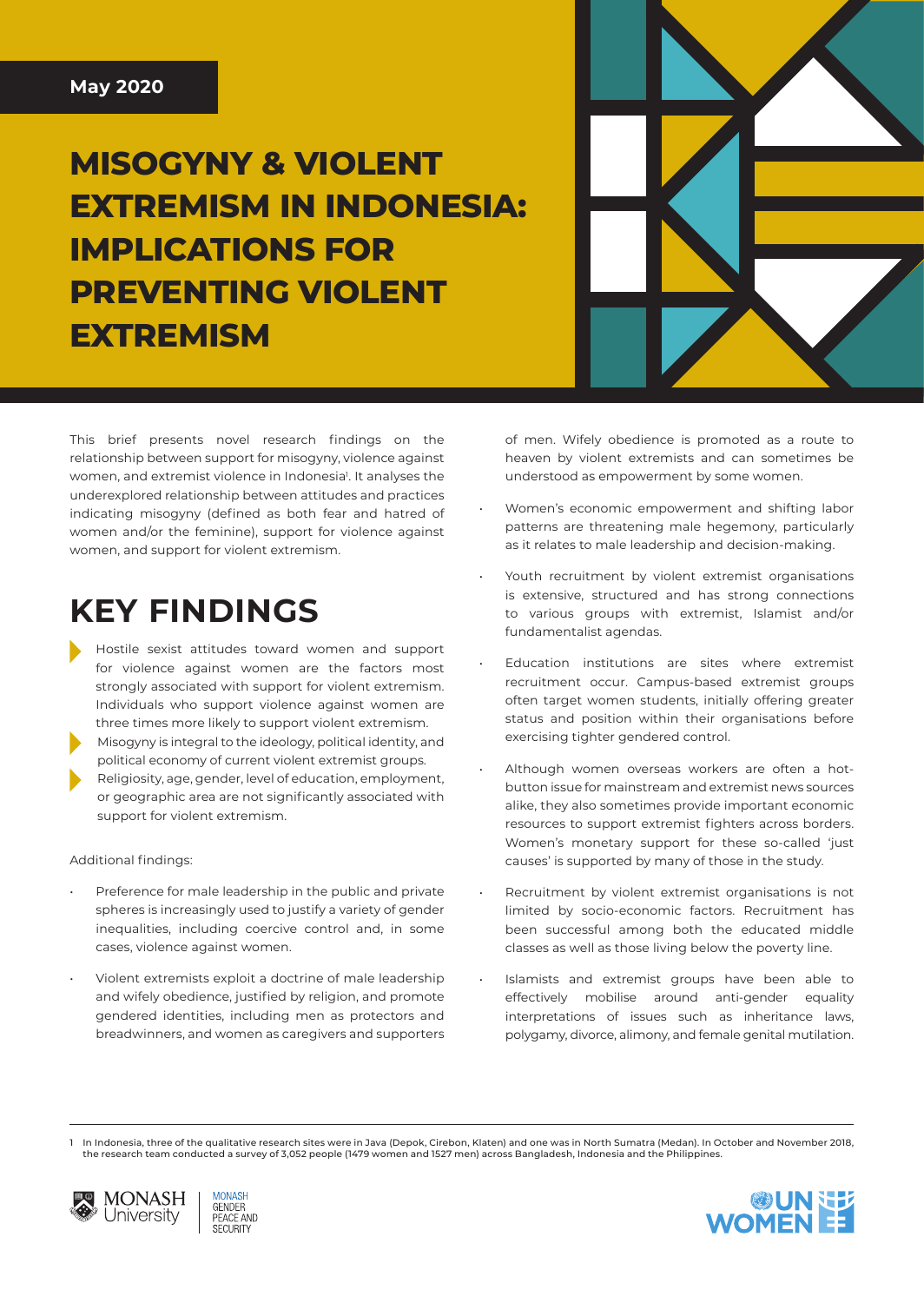# **WHAT DID WE FIND?**

#### **Sexism and support for violence against women correlated with support for violent extremism**

Correlations from a countrywide survey reveal the connection between gender regressive views, including support for violence against women and hostile misogyny, and violent extremism in Indonesia. There is a positive and significant correlation between supporting violent extremism and supporting violence against women, across both genders. That is, people who support violence against women are more likely to support violent extremism. The survey also showed that the relationship between gender regressive views, and support for violent extremism is stronger for women than men in Indonesia. Anti-women's human rights sentiments are reasonably widespread in Indonesia with almost half of men and a third of women agreeing that women seek special favours and preferential treatment under the guise of equality.

As illustrated in Figure 1, the survey shows that attitudes in support of violence against women and hostile misogyny explain more of the variation in support for violent extremism than other factors, such as youth, education, socio-economic background or religiosity.

### *Figure 1.*

*Correlation between support for violent extremism and other variables in Indonesia, disaggregated by sex*



Female Male

\* Indicates statistical significance.

The Pearson correlation coefficient ('r') shows the strength and direction (positive or negative) of the association between the variables and support for violent extremism. A coefficient of 1 indicates a strong positive relationship. A coefficient of -1 indicates a strong negative relationship. A result of 0 indicates no relationship at all. The definition of terminology included is available in the full research paper.

Gender regressive views manifest themselves in various ways in society in Indonesia, including notably through the preference for male leadership in the public and private spheres, which has implications for the intersection of sexism, violence against women, and extremist violence.



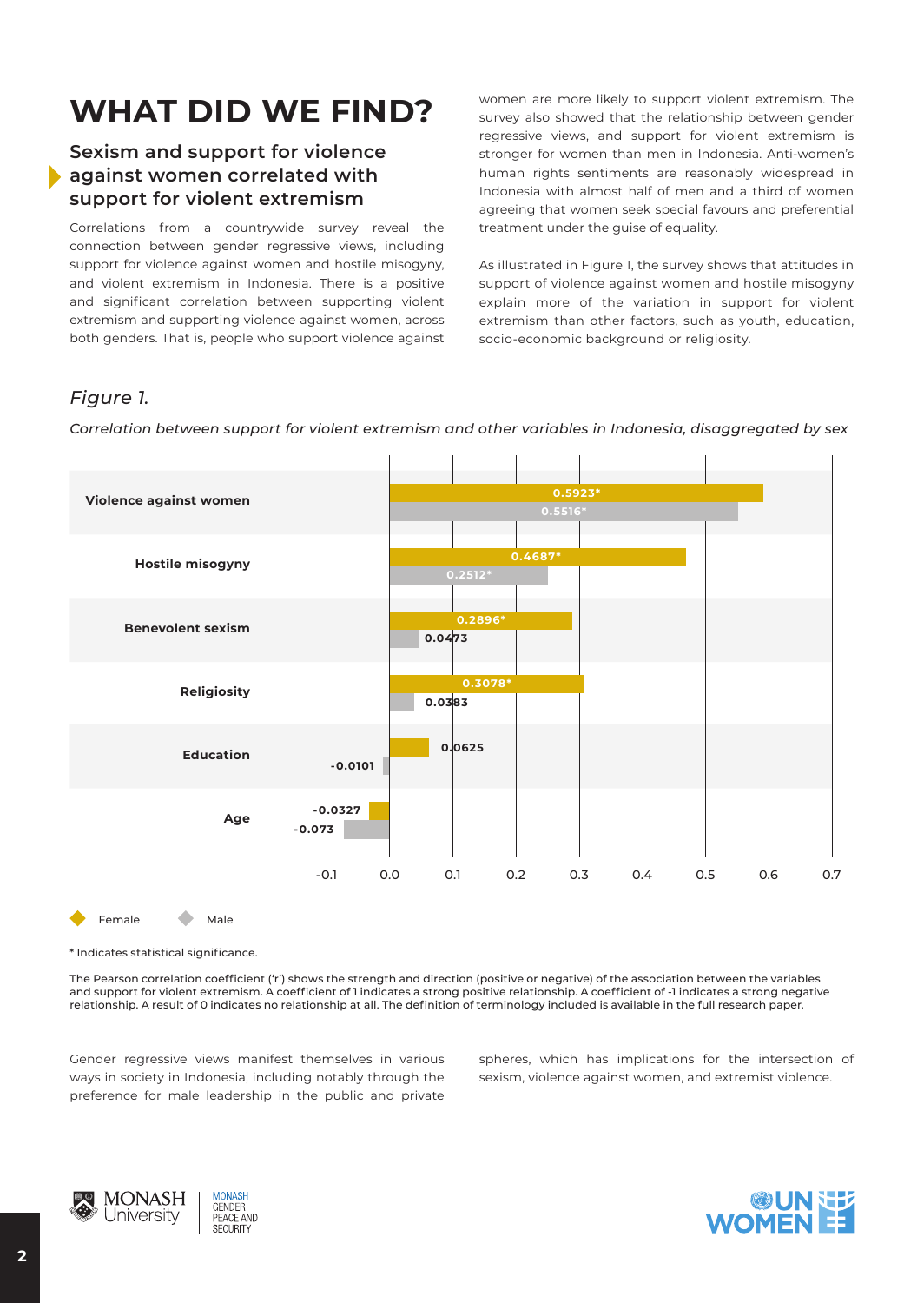#### **Preference for male leadership, a hostile sexist attitude**

In Indonesia, there is a strong preference for male leadership in society, with the view that men should make decisions on behalf of communities. Men and women alike noted that women were unfit for leadership on the basis of their gender, as women are too emotional. Men further stated that women did not possess the skills or talents required for leadership, suggesting these attributes were innate in men. When people did support women's leadership, it was done so on the proviso that women must be very qualified. In this regard, in Klaten, which has had a woman Regent since 2017, women's leadership was more accepted. In line with greater participation of women in Klaten, women religious leaders are able to preach to male audiences in that regency.

Male leadership and decision-making in the household is even more widely supported in Indonesia than male leadership and decision-making in the public sphere. This is reflected in the 1974 Indonesian Marriage Law, which stipulates that men are the head of the household, and women are the housewife. Overall, women agreed that wifely obedience was necessary and that they ought to ask for a husband's permission in general, and especially when women wished to travel or work outside the home.

#### **Male leadership is exploited by violent extremists**

The doctrine of male household leadership and wifely obedience has a bearing on extremism and violent extremism for two reasons: (i) male household leadership is an ideology promoted by many fundamentalist, extremist, and violent extremist groups; and (ii) wives of violent extremist husbands feel compelled to support their husbands in acts of intolerance or violence, as stated by survey participants. In particular, household leadership is seen by violent extremist groups to counteract a Western ideal of liberalism and secularism associated with women's human rights. Additionally, being able to provide for a family is considered the dominant marker of masculinity. The strength of this imperative likely fuels financial motivations for men to join violent extremist or extremist groups who seek to provide financial incentives to members.

Nevertheless, there is widespread evidence of changing gender roles in society, chiefly regarding women's paid employment. Because earning a cash income is a condition of household, many women said that if women earned income, they would be considered to have equal leadership of the household. Younger men and women supported joint decision-making in households in greater numbers.

#### **Education institutions as sites for radicalisation**

Universities are a site for mobilization both for and against extremism and violent extremism in Indonesia. Focus groups explained that students joined religious communities and cadres, forming campus communities with radical and intolerant views, with significant overlaps between campus Islamists and political Islam. Similarly, to the preference for male leadership in public and private life, there is little space in campus religious organisations for women's leadership, although women make up a significant number of the regular members. As women enter a campus Islamist organisation, they acquire more prestige and responsibility but at the same time are subject to stricter application of the gender rules. Again, the ideology of male authority takes precedence.

#### **Social media and violent extremist organisations**

Social media was confirmed as an increasingly important mode of recruitment and movement building in Indonesia. Social media activity among extremist and violent extremist organisations was shown to be extremely gendered, with separate spheres for men and women. Moreover, gender regressive ideology, including violence against women, was used to mobilise support. In the online spaces of recruitment, contradictory messages (the empowered woman, the vulnerable woman in need of protection, and the sexualised woman available for the gratification of men) highlight the complexity of gendered messaging. Seemingly contradictory gendered messaging are used to target different audiences and are exploited by violent extremist groups. In Indonesia, despite women's lower incidence of internet use, they identified online material as 'incitement to jihad' more frequently than men did.

#### **Women's participation in extremist activities**

A number of participants in focus groups thought women's obedience to violent extremist husbands was a reason for women's support of violent extremist groups. Wifely obedience as a route to heaven is a key part of extremist gender ideology. In place of women's empowerment, extremist groups' promote gender complementarity, which holds that men and women have complementary, fixed roles with men typically the head of the family or household, the income earner and protector and women as the one who takes care of the household work and the emotional care of its members. This suggests that while extremist groups do project a conservative view of women's roles, they cannot afford to be openly hostile to women or the women's movement and must use different strategies to recruit women.

In addition, women overseas domestic workers can provide important economic resources to violent extremist groups and are in a good position to network across borders. They often use funds to support fighters. The survey material indicated a significant support for women acting as fundraisers in this way. While women violent extremists may be shocking, women's monetary support for "just causes" was accepted by many in Indonesia.